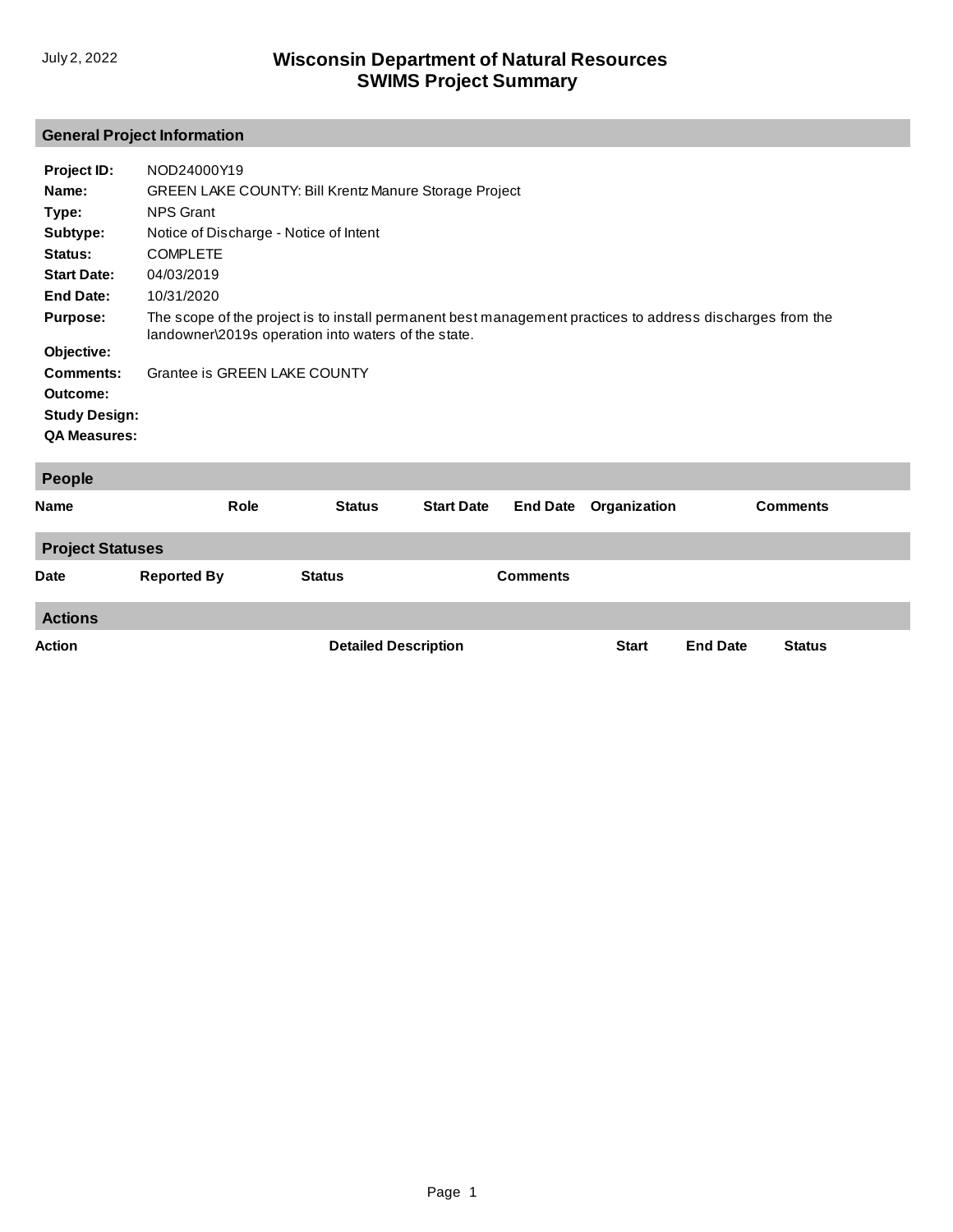| <b>Action</b> |                                                                             | <b>Detailed Description</b> |              | <b>Start</b> | <b>End Date</b> | <b>Status</b>   |
|---------------|-----------------------------------------------------------------------------|-----------------------------|--------------|--------------|-----------------|-----------------|
|               | Runoff Grant - Notice of Discharge                                          |                             |              | 04/03/2019   | 10/31/2020      | <b>COMPLETE</b> |
| Details:      | <b>Parameter</b>                                                            | <b>Value/Amount</b>         | <b>Units</b> |              | <b>Comments</b> |                 |
|               | Clean Water Diversions in<br>WQMA: Number of animal<br>units for diversions |                             |              |              |                 |                 |
|               | Clean Water Diversions in<br>WQMA: Number of farms with                     |                             |              |              |                 |                 |
|               | diversions                                                                  |                             |              |              |                 |                 |
|               | Clean Water Diversions in<br>WQMA: Pollutant load                           |                             |              |              |                 |                 |
|               | reduction<br>Manure Storage Facilities:                                     |                             |              |              |                 |                 |
|               | Number of animal units                                                      |                             |              |              |                 |                 |
|               | Manure Storage Facilities:                                                  |                             |              |              |                 |                 |
|               | Number of animal units for                                                  |                             |              |              |                 |                 |
|               | failing facilities<br>Manure Storage Facilities:                            |                             |              |              |                 |                 |
|               | Number of closed facilities                                                 |                             |              |              |                 |                 |
|               | Manure Storage Facilities:                                                  |                             |              |              |                 |                 |
|               | Number of failing/leaking                                                   |                             |              |              |                 |                 |
|               | facilities                                                                  |                             |              |              |                 |                 |
|               | Manure Storage Facilities:                                                  |                             |              |              |                 |                 |
|               | Number of new/altered                                                       |                             |              |              |                 |                 |
|               | facilities                                                                  |                             |              |              |                 |                 |
|               | Nutrient Management on<br>Agricultural Land: Acres                          |                             |              |              |                 |                 |
|               | planned                                                                     |                             |              |              |                 |                 |
|               | Prohibition: Direct Runoff from                                             |                             |              |              |                 |                 |
|               | Feedlot/Stored Manure:                                                      |                             |              |              |                 |                 |
|               | Number of Facilities                                                        |                             |              |              |                 |                 |
|               | Prohibition: Direct Runoff from                                             |                             |              |              |                 |                 |
|               | Feedlot/Stored Manure:                                                      |                             |              |              |                 |                 |
|               | Number of animal units<br>Prohibition: Direct Runoff from                   |                             |              |              |                 |                 |
|               | Feedlot/Stored Manure:                                                      |                             |              |              |                 |                 |
|               | Pollutant load reduction                                                    |                             |              |              |                 |                 |
|               | Prohibition: Manure Storage                                                 |                             |              |              |                 |                 |
|               | Overflow: Number of animal                                                  |                             |              |              |                 |                 |
|               | units                                                                       |                             |              |              |                 |                 |
|               | Prohibition: Manure Storage                                                 |                             |              |              |                 |                 |
|               | Overflow: Number of farms<br>Prohibition: Unconfired                        |                             |              |              |                 |                 |
|               | Manure Pile in WQMA: Number                                                 |                             |              |              |                 |                 |
|               | of farms                                                                    |                             |              |              |                 |                 |
|               | Prohibition: Unlimited                                                      |                             |              |              |                 |                 |
|               | Livestock Access: Feet of bank                                              |                             |              |              |                 |                 |
|               | protected                                                                   |                             |              |              |                 |                 |
|               | Prohibition: Unlimited                                                      |                             |              |              |                 |                 |
|               | Livestock Access: Number of                                                 |                             |              |              |                 |                 |
|               | farms<br>Sheet, rill and wind erosion:                                      |                             |              |              |                 |                 |
|               | Acres meeting "T"                                                           |                             |              |              |                 |                 |
|               | Streambank & Shoreline                                                      |                             |              |              |                 |                 |
|               | Protection: Pollutant load                                                  |                             |              |              |                 |                 |
|               | reduction                                                                   |                             |              |              |                 |                 |
|               | Streambank & Shoreline                                                      |                             |              |              |                 |                 |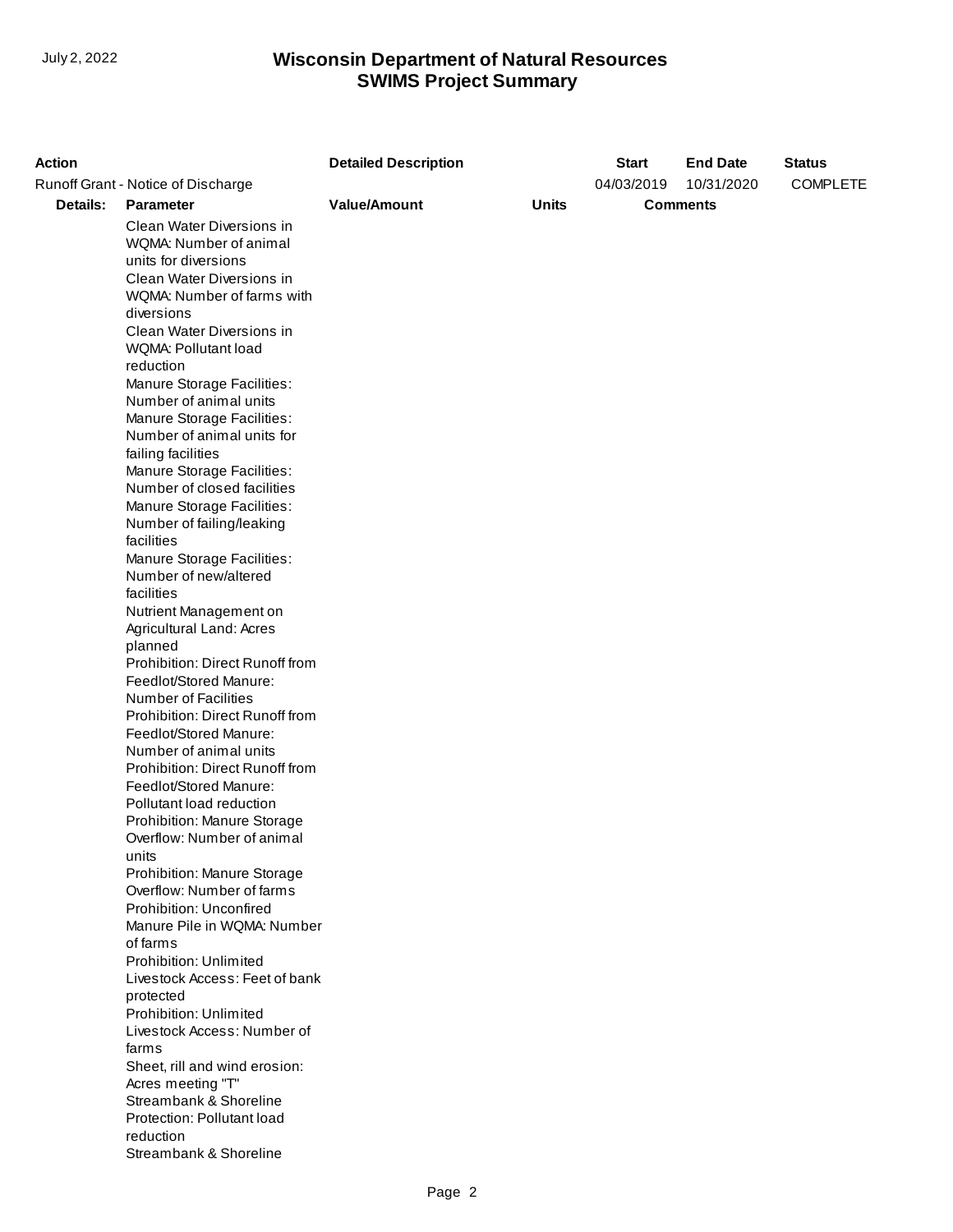| <b>Action</b>              |                   | <b>Detailed Description</b>         |              | <b>Start</b>         | <b>End Date</b> | <b>Status</b>   |
|----------------------------|-------------------|-------------------------------------|--------------|----------------------|-----------------|-----------------|
| Details:                   | <b>Parameter</b>  | <b>Value/Amount</b>                 | <b>Units</b> |                      | <b>Comments</b> |                 |
|                            | Protection: Units |                                     |              |                      |                 |                 |
| <b>Grant Awarded</b>       |                   | Grant NOD24000Y19 awarded           |              | 04/03/2019           | 10/31/2019      | <b>COMPLETE</b> |
| <b>Monitoring Stations</b> |                   |                                     |              |                      |                 |                 |
| <b>Station ID</b>          | <b>Name</b>       |                                     |              | <b>Comments</b>      |                 |                 |
| <b>Assessment Units</b>    |                   |                                     |              |                      |                 |                 |
| <b>WBIC</b>                | <b>Segment</b>    | <b>Local Name</b>                   |              | <b>Official Name</b> |                 |                 |
| 103700                     | 1                 | <b>Heart Lake</b>                   |              | <b>Heart Lake</b>    |                 |                 |
| 111600                     |                   | Un Lake                             |              | Unnamed              |                 |                 |
| 111700                     | 1                 | Un Lake                             |              | Unnamed              |                 |                 |
| 112200                     | 1                 | Un Lake                             |              | Unnamed              |                 |                 |
| 112300                     |                   | Un Lake                             |              | Unnamed              |                 |                 |
| 112500                     | 1                 | Un Lake                             |              | Unnamed              |                 |                 |
| 112600                     | 1                 | Un Lake                             |              | Unnamed              |                 |                 |
| 112800                     | 1                 | Un Lake                             |              | Unnamed              |                 |                 |
| 112900                     |                   | Un Lake                             |              | Unnamed              |                 |                 |
| 113000                     |                   | Un Lake                             |              | Unnamed              |                 |                 |
| 113100                     | 1                 | Un Lake                             |              | Unnamed              |                 |                 |
| 113200                     | 1                 | Un Lake                             |              | Unnamed              |                 |                 |
| 116800                     | 1                 | Un Spring                           |              | Un Spring            |                 |                 |
| 117900                     | 7                 | Fox River                           |              | <b>Fox River</b>     |                 |                 |
| 117900                     | 8                 | Fox River                           |              | <b>Fox River</b>     |                 |                 |
| 117900                     | 10                | Fox River                           |              | Fox River            |                 |                 |
| 117900                     | 11                | Fox River                           |              | Fox River            |                 |                 |
| 117900                     | 12                | Fox River                           |              | <b>Fox River</b>     |                 |                 |
| 117900                     | 13                | Fox River                           |              | Fox River            |                 |                 |
| 143300                     | 1                 | <b>Barnes Creek</b>                 |              | <b>Barnes Creek</b>  |                 |                 |
| 143700                     | 1                 | <b>Harrington Creek</b>             |              | Harrington Creek     |                 |                 |
| 144400                     | 1                 | <b>Town Drain</b>                   |              | <b>Town Drain</b>    |                 |                 |
| 144500                     | 1                 | Local Water                         |              | Unnamed              |                 |                 |
| 144800                     | 1                 | Un Lake                             |              | Unnamed              |                 |                 |
| 145100                     | 1                 | <b>Unnamed Stream</b>               |              | Unnamed              |                 |                 |
| 145200                     | 1                 | Puchyan River                       |              | Puchyan River        |                 |                 |
| 145200                     | 2                 | Puchyan River                       |              | Puchyan River        |                 |                 |
| 145300                     | 1                 | <b>Snake Creek</b>                  |              | Snake Creek          |                 |                 |
| 145300                     | 2                 | Snake Creek                         |              | Snake Creek          |                 |                 |
| 145300                     | 3                 | Snake Creek                         |              | Snake Creek          |                 |                 |
| 145300                     | 4                 | <b>Snake Creek</b>                  |              | Snake Creek          |                 |                 |
| 145700                     | 1                 | Unnamed Lake                        |              | Unnamed              |                 |                 |
| 145900                     | 1                 | Puchyan Millpond                    |              | Puchyan Millpond     |                 |                 |
| 146100                     | 1                 | Green Lake (Big Green)              |              | Green Lake           |                 |                 |
| 146100                     | 2                 | Aba Beach, Green Lake               |              | Green Lake           |                 |                 |
| 146100                     | 3                 | Camp Grow Beach, Green Lake         |              | Green Lake           |                 |                 |
| 146100                     | 4                 | Dodge County Park Beach, Green Lake |              | Green Lake           |                 |                 |
| 146100                     | 5                 | Hattie Sherwood Beach, Green Lake   |              | Green Lake           |                 |                 |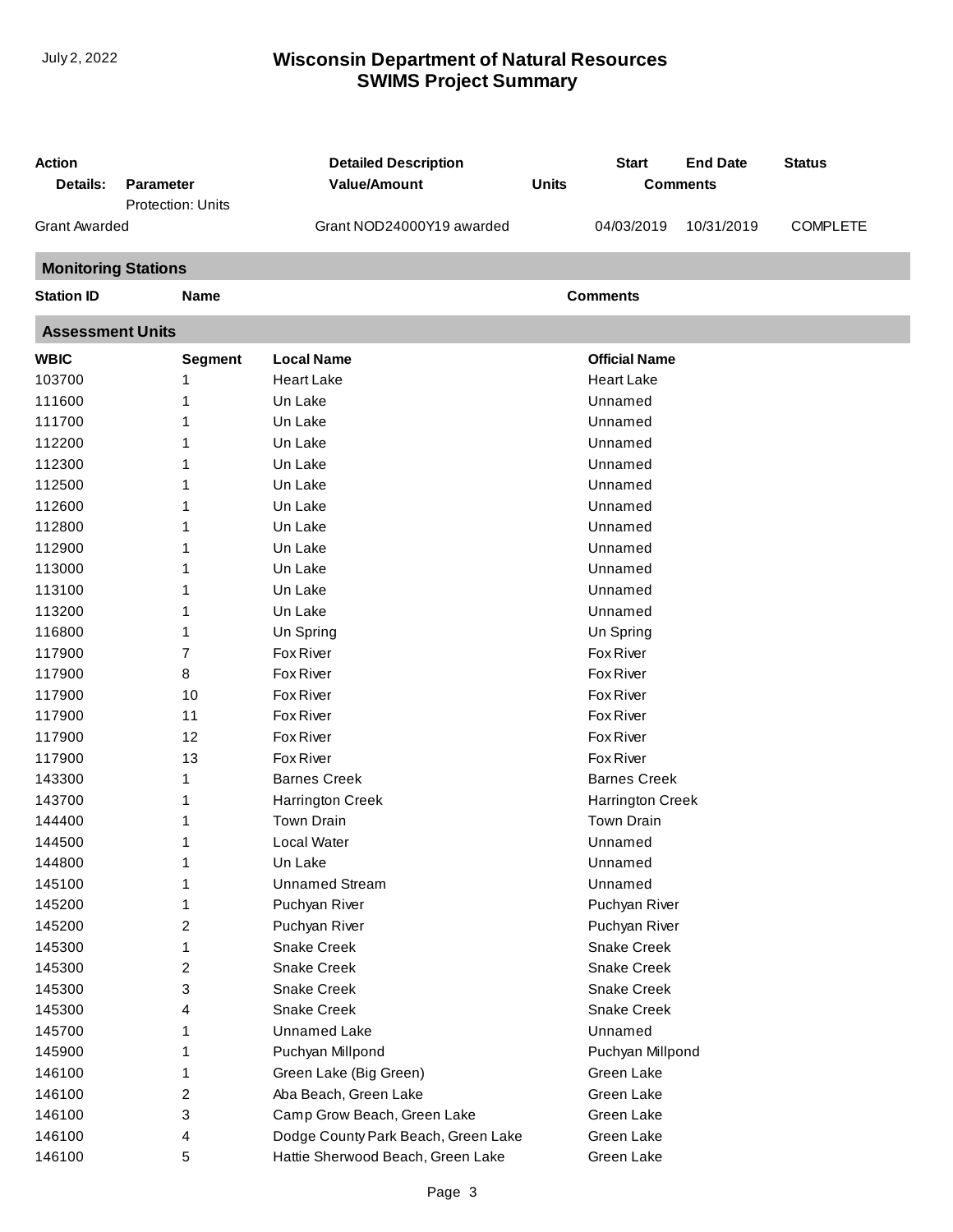| <b>WBIC</b> | Segment | <b>Local Name</b>                          | <b>Official Name</b>              |
|-------------|---------|--------------------------------------------|-----------------------------------|
| 146100      | 6       | Pilgrim Center Beach, Green Lake           | Green Lake                        |
| 146100      | 7       | Silver Creek -- Spaulding Road, Green Lake | Green Lake                        |
| 146100      | 8       | Sunset County Park, Green Lake             | Green Lake                        |
| 146100      | 9       | Green Lake (Northern Lobe)                 | Green Lake                        |
| 146100      | 10      | Green Lake                                 | Green Lake                        |
| 146200      | 1       | <b>Hill Creek</b>                          | <b>Hill Creek</b>                 |
| 146400      | 1       | Little Twin Lake                           | Little Twin Lake                  |
| 146500      | 1       | <b>Big Twin Lake</b>                       | <b>Big Twin Lake</b>              |
| 146515      | 1       | <b>Local Water</b>                         | Unnamed                           |
| 146600      | 1       | <b>White Creek</b>                         | <b>White Creek</b>                |
| 146700      | 1       | Dakin Creek                                | Dakin Creek                       |
| 146800      | 1       | <b>Silver Creek</b>                        | <b>Silver Creek</b>               |
| 146800      | 3       | Silver Creek Mouth                         | <b>Silver Creek</b>               |
| 146800      | 5       | Silver Cr Spaulding, Kmart Beach           | <b>Silver Creek</b>               |
| 146900      | 1       | Unnamed Trib to Silver Creek               | Unnamed                           |
| 147000      | 1       | Unnamed Trib to Silver Creek               | Unnamed                           |
| 147200      | 1       | Un Lake                                    | Unnamed                           |
| 148000      | 1       | <b>Spring Creek</b>                        | <b>Spring Creek</b>               |
| 148100      | 1       | Spring Lake (Spirit)                       | Spring Lake                       |
| 148200      | 1       | Roy Creek                                  | Roy Creek                         |
| 148300      | 1       | <b>Wuerches Creek</b>                      | Unnamed                           |
| 148350      | 1       | <b>Unnamed Stream</b>                      | Unnamed                           |
| 148500      | 1       | <b>White River</b>                         | <b>White River</b>                |
| 148600      | 1       | <b>Sucker Creek</b>                        | <b>Sucker Creek</b>               |
| 154000      | 1       | <b>Black Creek</b>                         | <b>Black Creek</b>                |
| 154400      | 1       | Mill Race                                  | Mill Race                         |
| 158700      | 1       | Puckaway Lake                              | Puckaway Lake                     |
| 158800      | 1       | Local Water                                | Unnamed                           |
| 159300      | 1       | <b>Grand River</b>                         | <b>Grand River</b>                |
| 159300      | 2       | <b>Grand River</b>                         | <b>Grand River</b>                |
| 159900      | 1       | <b>Grand River Marsh</b>                   | Grand River Marsh*                |
| 160000      | 1       | <b>Belle Fountain Creek</b>                | <b>Belle Fountain Creek</b>       |
| 160160      | 1       | South Branch Belle Fountain Creek          | South Branch Belle Fountain Creek |
| 160170      |         | North Branch Belle Fountain Creek          | North Branch Belle Fountain Creek |
| 160300      | 1       | <b>Spring Creek</b>                        | <b>Spring Creek</b>               |
| 160600      | 1       | Spring Lake                                | Spring Lake                       |
| 160700      | 1       | <b>Local Water</b>                         | Unnamed                           |
| 160800      | 1       | Dog Lake                                   | Dog Lake                          |
| 161100      | 1       | Grand Lak (Millpond)                       | Grand Lake (Millpond)             |
| 161300      | 1       | <b>Unnamed Creek</b>                       | Unnamed                           |
| 161800      | 1       | Local Water                                | Unnamed                           |
| 161900      | 1       | Maria Lake                                 | Lake Maria                        |
| 162200      | 1       | Manchester Millpond                        | Mill Pond                         |
| 162500      | 1       | Little Green Lake                          | Little Green Lake                 |
| 869800      | 2       | Rock River, South Branch                   | South Branch Rock River           |
| 871200      | 1       | Local Water                                | Unnamed                           |
| 3000091     | 1       | Assemble Creek                             | Assembly Creek                    |
| 3000500     | 1       | <b>Unnamed Stream</b>                      | Unnamed                           |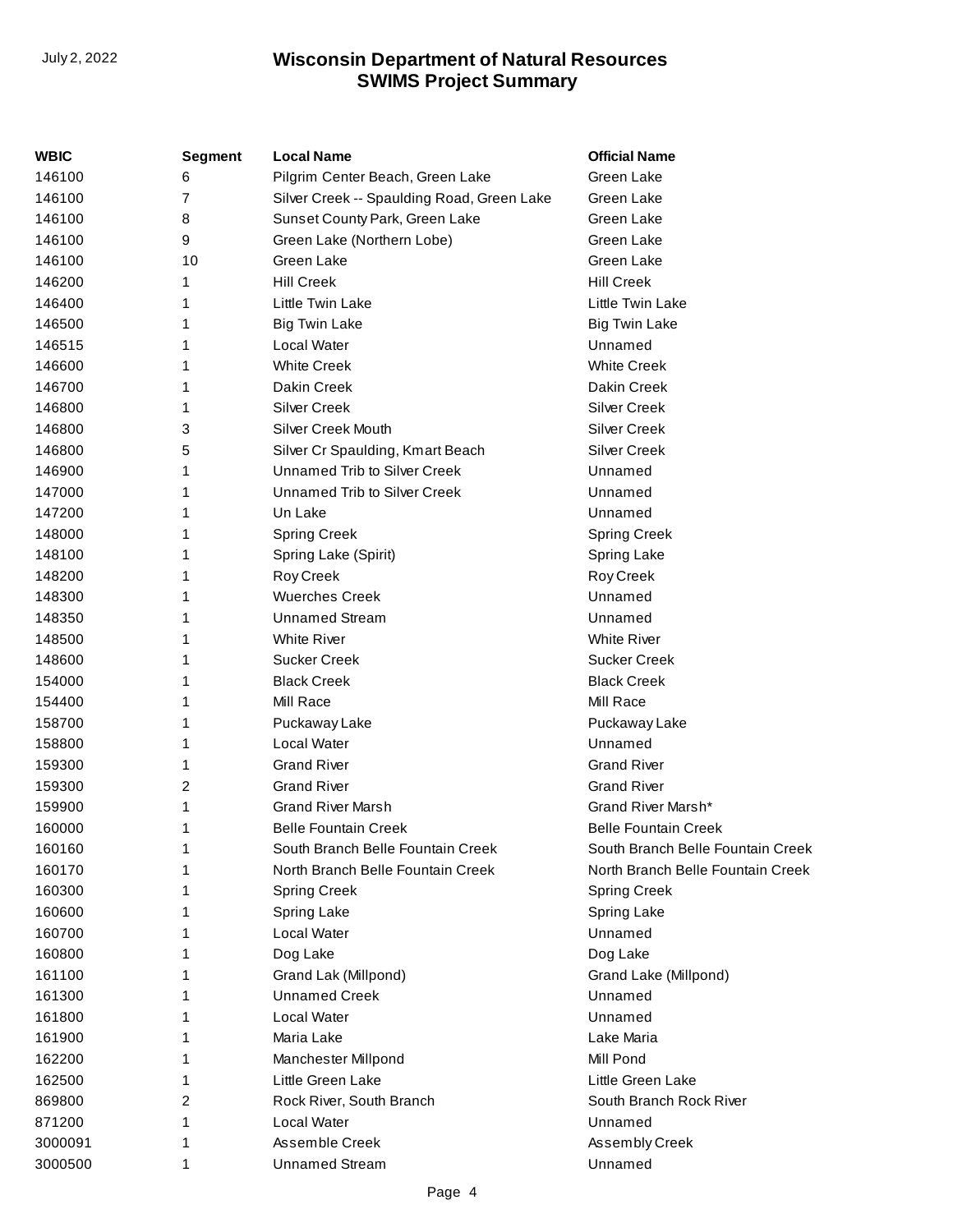| <b>WBIC</b> | Segment | <b>Local Name</b>              | <b>Official Name</b> |
|-------------|---------|--------------------------------|----------------------|
| 3000504     | 1       | Local Water                    | Unnamed              |
| 3000511     | 1       | Unnamed Stream                 | Unnamed              |
| 3000512     | 1       | Local Water                    | Unnamed              |
| 3000531     | 1       | <b>Local Water</b>             | Unnamed              |
| 5025336     | 1       | Unnamed Trib to Fox R          | Unnamed              |
| 5025406     | 1       | Unnamed Stream                 | Unnamed              |
| 5025649     | 1       | Unnamed Stream                 | Unnamed              |
| 5025698     | 1       | Unnamed Stream                 | Unnamed              |
| 5025727     | 1       | Local Water                    | Unnamed              |
| 5026125     | 1       | Unnamed Stream                 | Unnamed              |
| 5026248     | 1       | Local Water                    | Unnamed              |
| 5026283     | 1       | Unnamed Stream                 | Unnamed              |
| 5026290     | 1       | Unnamed Stream                 | Unnamed              |
| 5026316     | 1       | Unnamed Trib to Fox River      | Unnamed              |
| 5026355     | 1       | Unnamed Stream                 | Unnamed              |
| 5026379     | 1       | Unnamed Stream                 | Unnamed              |
| 5026410     | 1       | <b>Unnamed Stream</b>          | Unnamed              |
| 5026476     | 1       | Unnamed Stream                 | Unnamed              |
| 5026636     | 1       | <b>Unnamed Stream</b>          | Unnamed              |
| 5026724     | 1       | Unnamed Stream                 | Unnamed              |
| 5026909     | 1       | Unnamed Stream                 | Unnamed              |
| 5026951     | 1       | Unnamed Stream                 | Unnamed              |
| 5026951     | 2       | Unnamed Stream                 | Unnamed              |
| 5027017     | 1       | Unnamed Stream                 | Unnamed              |
| 5027048     | 1       | <b>Unnamed Stream</b>          | Unnamed              |
| 5027058     | 1       | Unnamed Stream                 | Unnamed              |
| 5027092     | 1       | <b>Unnamed Stream</b>          | Unnamed              |
| 5027115     | 1       | Unnamed Stream                 | Unnamed              |
| 5027123     | 1       | <b>Unnamed Stream</b>          | Unnamed              |
| 5027140     | 1       | Unnamed Stream                 | Unnamed              |
| 5027202     | 1       | <b>Unnamed Stream</b>          | Unnamed              |
| 5027219     | 1       | Unnamed Trib to Hill Creek     | Unnamed              |
| 5027225     | 1       | <b>Unnamed Stream</b>          | Unnamed              |
| 5027236     | 1       | <b>Unnamed Stream</b>          | Unnamed              |
| 5027243     | 1       | Unnamed Trib to White Creek    | Unnamed              |
| 5027249     | 1       | <b>Unnamed Stream</b>          | Unnamed              |
| 5027278     | 1       | <b>Unnamed Stream</b>          | Unnamed              |
| 5027344     | 1       | <b>Unnamed Stream</b>          | Unnamed              |
| 5027496     | 1       | <b>Unnamed Stream</b>          | Unnamed              |
| 5027574     | 1       | Unnamed Trib to Wuerches Creek | Unnamed              |
| 5027591     | 1       | <b>Unnamed Stream</b>          | Unnamed              |
| 5027609     | 1       | Unnamed Stream                 | Unnamed              |
| 5027690     | 1       | <b>Unnamed Stream</b>          | Unnamed              |
| 5027717     | 1       | <b>Unnamed Stream</b>          | Unnamed              |
| 5027805     | 1       | <b>Unnamed Stream</b>          | Unnamed              |
| 5027809     | 1       | <b>Unnamed Stream</b>          | Unnamed              |
| 5027834     | 1       | <b>Unnamed Stream</b>          | Unnamed              |
| 5027950     | 1       | <b>Unnamed Stream</b>          | Unnamed              |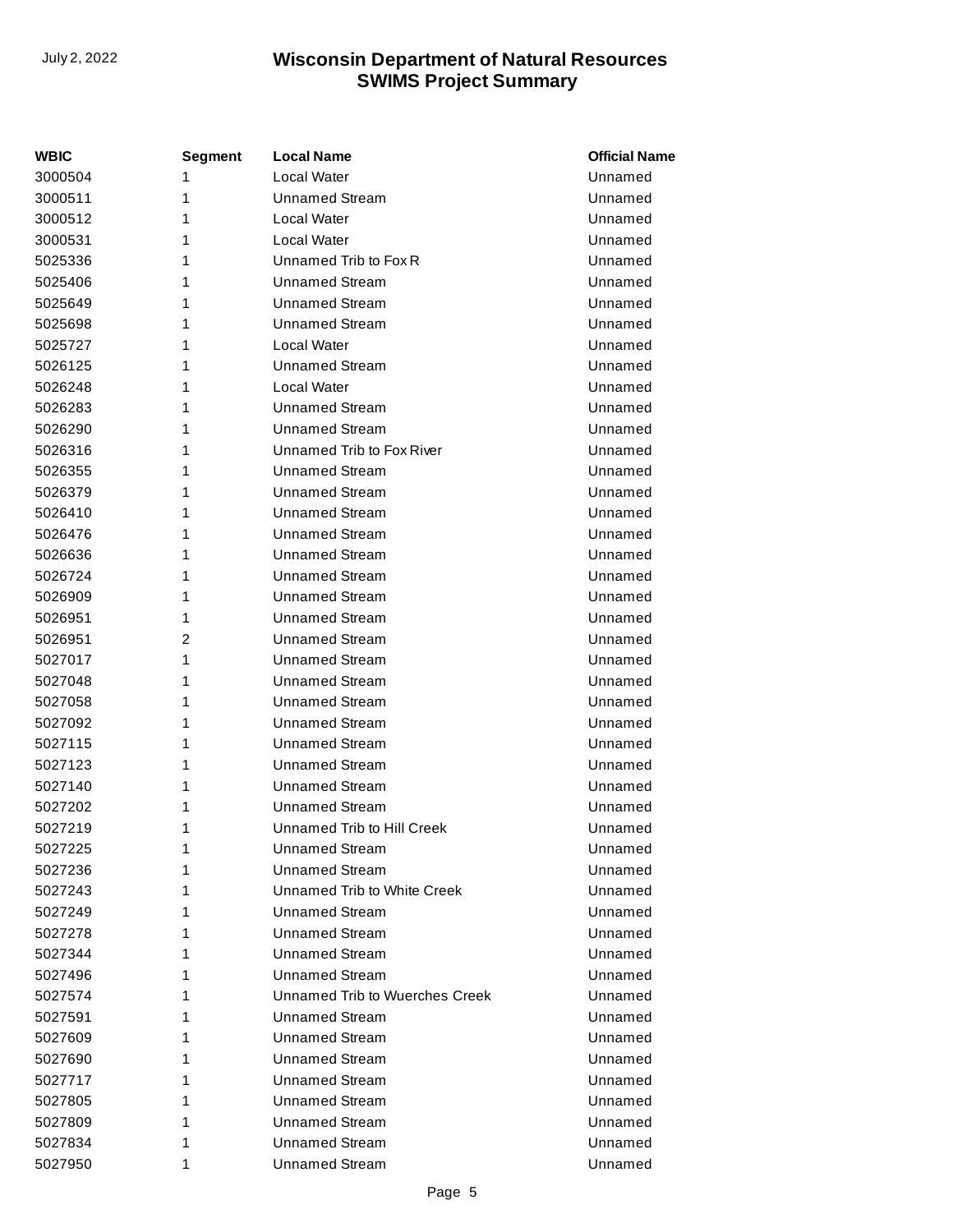| <b>WBIC</b> | <b>Segment</b> | <b>Local Name</b>                      | <b>Official Name</b> |
|-------------|----------------|----------------------------------------|----------------------|
| 5028029     | 1              | <b>Unnamed Stream</b>                  | Unnamed              |
| 5028071     | 1              | <b>Unnamed Stream</b>                  | Unnamed              |
| 5028181     | 1              | <b>Unnamed Stream</b>                  | Unnamed              |
| 5028204     | 1              | <b>Unnamed Stream</b>                  | Unnamed              |
| 5028245     | 1              | <b>Unnamed Stream</b>                  | Unnamed              |
| 5028256     | 1              | <b>Unnamed Stream</b>                  | Unnamed              |
| 5028985     | 1              | Local Water                            | Unnamed              |
| 5559194     | 1              | <b>Local Water</b>                     | Unnamed              |
| 5559402     | 1              | <b>Local Water</b>                     | Unnamed              |
| 5559431     | 1              | <b>Local Water</b>                     | Unnamed              |
| 5559477     | 1              | Local Water                            | Unnamed              |
| 5559518     | 1              | <b>Local Water</b>                     | Unnamed              |
| 5559533     | 1              | <b>Local Water</b>                     | Unnamed              |
| 5559643     | 1              | <b>Local Water</b>                     | Unnamed              |
| 5559823     | 1              | <b>Local Water</b>                     | Unnamed              |
| 5559863     | 1              | <b>Local Water</b>                     | Unnamed              |
| 5560362     | 1              | <b>Local Water</b>                     | Unnamed              |
| 5560444     | 1              | <b>Local Water</b>                     | Unnamed              |
| 5560467     | 1              | Local Water                            | Unnamed              |
| 5560961     | 1              | <b>Local Water</b>                     | Unnamed              |
| 5561091     | 1              | <b>Local Water</b>                     | Unnamed              |
| 5561177     | 1              | <b>Local Water</b>                     | Unnamed              |
| 5561336     | 1              | <b>Local Water</b>                     | Unnamed              |
| 5561443     | 1              | <b>Local Water</b>                     | Unnamed              |
| 5561471     | 1              | <b>Local Water</b>                     | Unnamed              |
| 5561558     | 1              | Green Lake - Canal North               | Unnamed              |
| 5561664     | 1              | <b>Local Water</b>                     | Unnamed              |
| 5561797     | 1              | <b>Local Water</b>                     | Unnamed              |
| 5561985     | 1              | <b>Local Water</b>                     | Unnamed              |
| 5562086     | 1              | <b>Local Water</b>                     | Unnamed              |
| 5562408     | 1              | Green Lake - Beyers Cove; West Channel | Unnamed              |
| 5562494     | 1              | Local Water                            | Unnamed              |
| 5562499     | 1              | Local Water                            | Unnamed              |
| 5562513     | 1              | Local Water                            | Unnamed              |
| 5562589     | 1              | Local Water                            | Unnamed              |
| 5562724     | 1              | Local Water                            | Unnamed              |
| 5562826     | 1              | Local Water                            | Unnamed              |
| 5562997     | 1              | Local Water                            | Unnamed              |
| 5563183     | 1              | <b>Local Water</b>                     | Unnamed              |
| 5563234     | 1              | Local Water                            | Unnamed              |
| 5563251     | 1              | Local Water                            | Unnamed              |
| 5563266     | 1              | Unnamed                                | Unnamed              |
| 5563268     | 1              | Local Water                            | Unnamed              |
| 5563281     | 1              | Local Water                            | Unnamed              |
| 5563766     | 1              | Local Water                            | Unnamed              |
| 5563819     | 1              | Local Water                            | Unnamed              |
| 5563838     | 1              | Local Water                            | Unnamed              |
| 5564544     | 1              | Local Water                            | Unnamed              |